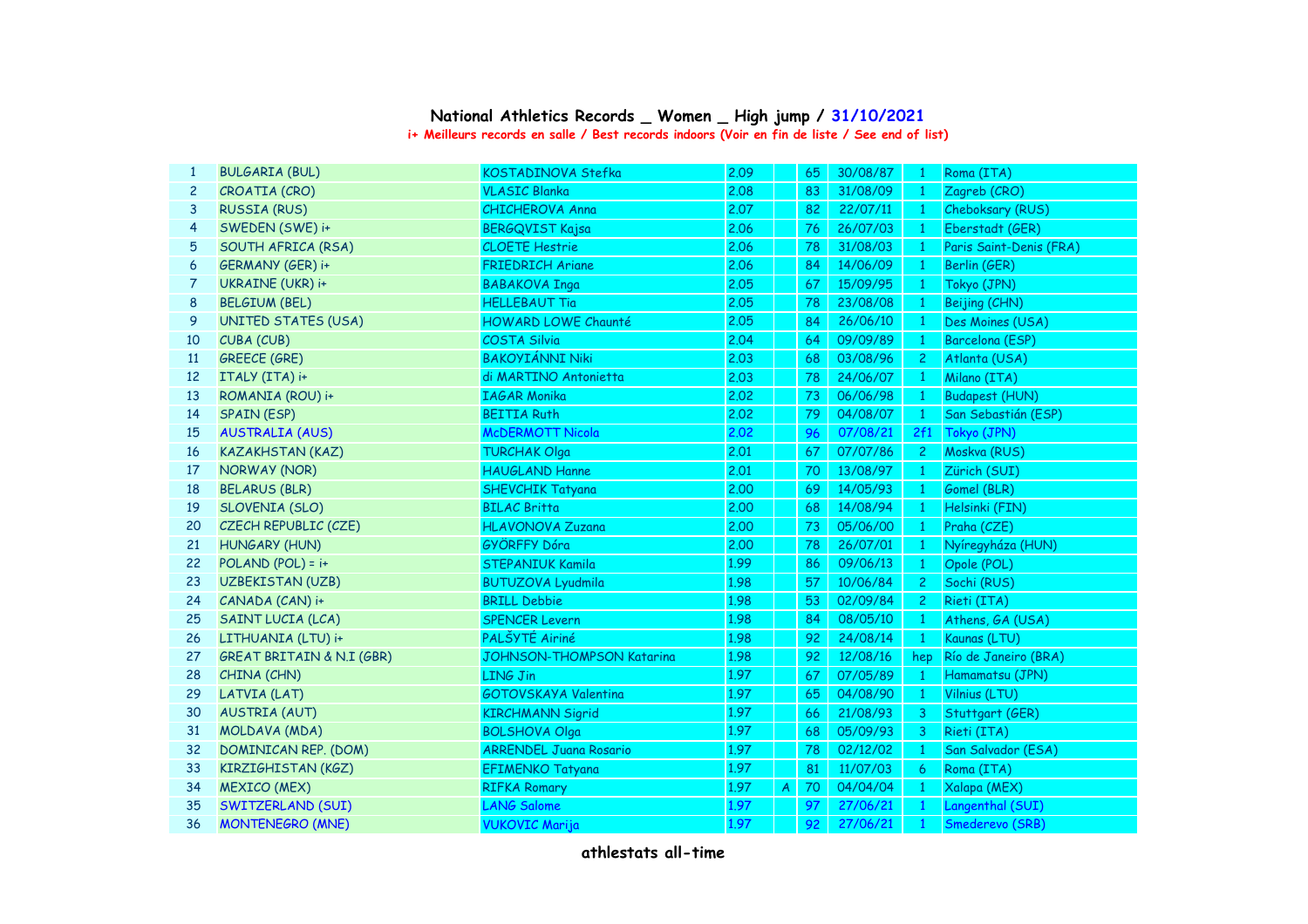| 37 | FRANCE $(FRA) = i+$                | <b>MAURY Maryse</b>           | 1.96 |                  | 64 | 21/07/85 | $\mathbf{1}$   | Colombes (FRA)                 |
|----|------------------------------------|-------------------------------|------|------------------|----|----------|----------------|--------------------------------|
| 38 | <b>TURKMENISTAN (TKM)</b>          | <b>BRIGADNAYA Galina</b>      | 1.96 |                  | 58 | 13/09/85 | $\mathbf{1}$   | Alma-Ata (KAZ)                 |
| 39 | ARGENTINA (ARG)                    | <b>WITTEVEEN Solange</b>      | 1.96 |                  | 76 | 08/09/97 | $\mathbf{1}$   | Oristano (ITA)                 |
| 40 | JAPAN (JPN)                        | <b>IMAI Miki</b>              | 1.96 |                  | 75 | 15/09/01 | $\overline{2}$ | Yokohama (JPN)                 |
| 41 | <b>ESTONIA (EST)</b>               | ILJUŠTŠENKO Anna              | 1.96 |                  | 85 | 09/08/11 | $\mathbf{1}$   | Viljandi (EST)                 |
| 42 | <b>IVORY COAST (CIV)</b>           | N'DA-BAMBA Lucienne           | 1.95 |                  | 65 | 28/06/92 | $\mathbf{1}$   | <b>Bellevue Mauricia (MRI)</b> |
| 43 | SLOVAK REPUBLIC (SVK) i+           | <b>JAVAD Alica</b>            | 1.95 |                  | 69 | 29/05/96 | $\overline{c}$ | Bratislava (SVK)               |
| 44 | NIGERIA (NGR)                      | <b>AMATA Doreen</b>           | 1.95 |                  | 88 | 03/07/08 | $\mathbf{1}$   | Abuja (NGR)                    |
| 45 | <b>IRELAND (IRL)</b>               | <b>RYAN Deirdre</b>           | 1.95 |                  | 82 | 01/09/11 | 4q1            | Daegu (KOR)                    |
| 46 | BARBADOS (BAR) i+                  | <b>JONES Akela</b>            | 1.95 |                  | 95 | 13/04/16 | hep            | Azusa (USA)                    |
| 47 | FINLAND (FIN) i+                   | <b>JUNNILA Ella</b>           | 1.95 |                  | 98 | 03/07/19 | $\mathbf{1}$   | Tampere (FIN)                  |
| 48 | <b>TRINIDAD &amp; TOBAGO (TTO)</b> | <b>GITTENS Tyra</b>           | 1.95 |                  | 98 | 13/05/21 | hep            | <b>College Station (USA)</b>   |
| 49 | BOSNIA-HERZEGOVINA (BIH)           | <b>TEMIN Amra</b>             | 1.94 |                  | 68 | 15/08/87 | $\mathbf{1}$   | Varaždin (CRO)                 |
| 50 | <b>SERBIA (SRB)</b>                | <b>TEMIN Amra</b>             | 1.94 |                  | 68 | 16/09/88 |                | <b>Beograd (SRB)</b>           |
| 51 | <b>DENMARK (DEN)</b>               | <b>ZINCK Pia</b>              | 1.94 |                  | 71 | 08/08/97 | $\mathsf Q$    | Athína (GRE)                   |
| 52 | <b>BURKINA FASO (BUR)</b>          | TIENDREBEOGO Irène            | 1.94 |                  | 77 | 01/08/99 | $\mathbf{1}$   | Niort (FRA)                    |
| 53 | <b>VIETNAM (VIE)</b>               | THI NHUNG Bui                 | 1.94 |                  | 83 | 18/06/05 | $\mathbf{1}$   | <b>Bangkok (THA)</b>           |
| 54 | <b>THAILAND (THA)</b>              | <b>CHAIPETCH Noengrothai</b>  | 1.94 |                  | 82 | 14/12/09 | $\mathbf{1}$   | Vientiane (LAO)                |
| 55 | <b>TURKEY (TUR)</b>                | <b>AYHAN Burcu</b>            | 1.94 |                  | 90 | 16/07/11 | 3              | Ostrava (CZE)                  |
| 56 | NETHERLANDS (NED)                  | <b>BROERSEN Nadine</b>        | 1.94 |                  | 90 | 14/08/14 | hep            | Zürich (SUI)                   |
| 57 | COLOMBIA (COL)                     | <b>MURILLO María Fernanda</b> | 1.94 | $\boldsymbol{A}$ | 99 | 01/05/19 | $\mathbf{1}$   | Medellín (COL)                 |
| 58 | KOREA (SOUTH) (KOR)                | <b>KIM Hee-sun</b>            | 1.93 |                  | 63 | 10/06/90 | $\mathbf{1}$   | Seoul (KOR)                    |
| 59 | JAMAICA (JAM)                      | <b>FRANCIS Sheree</b>         | 1.93 |                  | 83 | 15/05/10 | $\mathbf{1}$   | Spanish Town (JAM)             |
| 60 | CYPRUS (CYP)                       | <b>KALLENOU Leontia</b>       | 1.93 |                  | 94 | 15/05/15 | $\mathbf{2}$   | Starkville (USA)               |
| 61 | <b>BRAZIL (BRA)</b>                | dos SANTOS Orlane M Lima      | 1.92 | $\boldsymbol{A}$ | 66 | 11/08/89 | $\mathbf{2}$   | Bogotá (COL)                   |
| 62 | ALBANIA (ALB)                      | GJINI Klodeta                 | 1.92 |                  | 64 | 22/08/89 | $\mathbf{1}$   | Tirana (ALB)                   |
| 63 | <b>NEW ZEALAND (NZL)</b>           | <b>DIXON Tania</b>            | 1.92 |                  | 70 | 26/01/91 | $\mathbf{1}$   | Auckland (NZL)                 |
| 64 | $ISRAEL (ISR) = i+$                | <b>FRENKEL Danielle</b>       | 1.92 |                  | 87 | 30/07/10 | $1q1=$         | Barcelona (ESP)                |
| 65 | INDIA (IND)                        | <b>KUMARI Sahana</b>          | 1.92 |                  | 81 | 23/06/12 | $\mathbf{1}$   | Hyderabad (IND)                |
| 66 | SEYCHELLES (SEY)                   | <b>LABICHE Lissa</b>          | 1.92 | $\boldsymbol{A}$ | 93 | 09/05/15 | $\mathbf{1}$   | Potchefstroom (RSA)            |
| 67 | <b>GEORGIA (GEO)</b>               | LIASHENKO-KHOMITSHA Valentyna | 1.92 |                  | 81 | 27/06/15 | $\overline{2}$ | Berdychiv (UKR)                |
| 68 | TADJIKISTAN (TJK)                  | <b>GOROBETS Yelena</b>        | 1.91 |                  | 62 | 11/07/81 | $\mathbf{3}$   | Leningrad (RUS)                |
| 69 | <b>ANTIGUA (ANT)</b>               | <b>FREDERICK Priscilla</b>    | 1.91 |                  | 89 | 22/07/15 | $\overline{2}$ | Toronto (CAN)                  |
| 70 | <b>GUYANA (GUY)</b>                | <b>FLETCHER Najuma</b>        | 1.90 |                  | 74 | 03/06/95 | $2=$           | Knoxville (USA)                |
| 71 | <b>VENEZUELA (VEN)</b>             | <b>ROJAS Marielys</b>         | 1.90 |                  | 86 | 29/03/08 | $\mathbf{1}$   | Ponce (PUR)                    |
| 72 | ICELAND (ISL) i+                   | GISLADOTTIR Pórdís            | 1.88 |                  | 61 | 19/08/90 | $\mathbf{1}$   | Grimsby (GBR)                  |
| 73 | PORTUGAL (POR)                     | <b>CARVALHO Sonia</b>         | 1.88 |                  | 77 | 03/06/01 | $\mathbf{1}$   | Vila Real de S. António (POR)  |
| 74 | HONG KONG (HKG)                    | <b>MAN Wai Yeung</b>          | 1.88 |                  | 94 | 30/04/17 | $\mathbf{1}$   | Taipei City (TPE)              |
| 75 | SYRIA (SYR)                        | SHOUAA Ghada                  | 1.87 |                  | 72 | 25/05/96 | hep            | Götzis (AUT)                   |
| 76 | GHANA (GHA) =                      | <b>KWARTENG Abigail</b>       | 1.87 |                  |    | 05/05/18 | $\mathbf{1}$   | Lubbock (USA)                  |
|    |                                    |                               |      |                  |    |          |                |                                |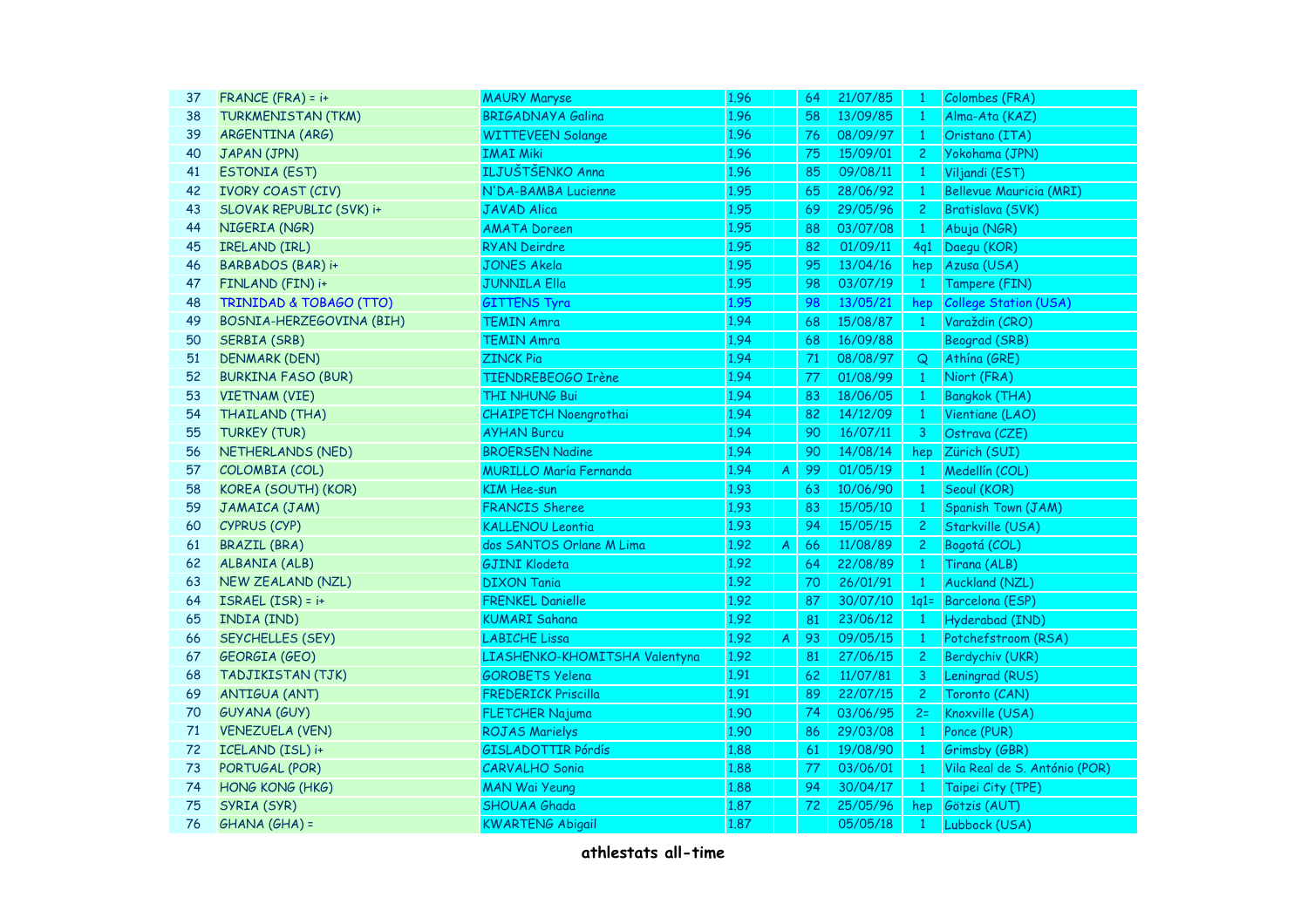| 77       | CHINESE TAIPEI (TPE)                                             | SU Chung-Yueh                  | 1.86 |   | 70 | 23/04/89 |                | Taichung (TPE)                   |
|----------|------------------------------------------------------------------|--------------------------------|------|---|----|----------|----------------|----------------------------------|
| 78       | GRENADA (GRN) i+                                                 | <b>SYLVESTER Patricia</b>      | 1.86 |   | 83 | 11/06/13 | $\mathbf{1}$   | Toronto (CAN)                    |
| 79       | HAITI (HAI)                                                      | <b>JULES Vanessa</b>           | 1.86 |   | 91 | 22/05/15 | hep            | Chula Vista (USA)                |
| 80       | <b>MOROCCO (MAR)</b>                                             | <b>SIBA Ghizlane</b>           | 1.86 |   | 96 | 02/06/21 | $\mathbf{1}$   | Rabat (MAR)                      |
| 81       | <b>KOREA DPR (PRK)</b>                                           | <b>KIM Hyon-Ok</b>             | 1.85 |   | 73 | 28/04/99 | $\mathbf{1}$   | Pyongyang (PRK)                  |
| 82       | SUDAN (SUD)                                                      | ALDAMA Yamilé                  | 1.85 |   | 72 | 18/07/04 | $\mathbf{1}$   | London (GBR)                     |
| 83       | ALGERIA (ALG)                                                    | <b>BOUAOUDIA Sarah</b>         | 1.85 |   | 83 | 01/07/05 | hep            | Almería (ESP)                    |
| 84       | <b>SRI LANKA (SRI)</b>                                           | <b>MADHUMANTHI Priyangika</b>  | 1.85 |   | 85 | 08/03/08 | $\overline{c}$ | Kochi (IND)                      |
| 85       | DOMINICA (DMA)                                                   | <b>LAFOND Thea</b>             | 1.85 |   | 94 | 03/04/15 | $\mathbf{2}$   | Gainesville (USA)                |
| 86       | LUXEMBURG (LUX)                                                  | <b>TSHILUMBA Elodie</b>        | 1.85 |   | 98 | 09/06/17 |                | Pierre-Bénite (FRA)              |
| 87       | PANAMA (PAN)                                                     | RIOS Kashani                   | 1.84 |   | 91 | 16/06/12 | -1             | Managua (NCA)                    |
| 88       | SINGAPORE (SIN)                                                  | LI Michelle Suat               | 1,84 |   | 87 | 19/03/15 | $\mathbf{1}$   | Santa Cruz (PHI)                 |
| 89       | SENEGAL (SEN)                                                    | <b>SENGHOR Constance</b>       | 1.83 |   | 63 | 27/05/84 |                | Dakar (SEN)                      |
| 90       | PUERTO RICO (PUR) =                                              | <b>AGRONT Laura</b>            | 1.83 |   | 65 | 02/06/84 |                | San Juan (PUR)                   |
| 91       | ANDORRA (AND)                                                    | <b>MORENO Margarida</b>        | 1.83 |   | 68 | 01/06/91 |                | Monzón (ESP)                     |
| 92       | <b>SIERRA LEONE (SLE)</b>                                        | <b>BARBER Eunice</b>           | 1.83 |   | 74 | 01/05/97 |                | Lamballe (FRA)                   |
| 93       | IRAN (IRI)                                                       | <b>TAVAKOLI Sepideh</b>        | 1.83 |   | 89 | 28/09/14 | hep            | <b>Incheon (KOR)</b>             |
| 94       | <b>MALAYSIA (MAS)</b>                                            | <b>YAP Sean Yee</b>            | 1.83 |   | 95 | 24/08/17 | $\overline{3}$ | Kuala Lumpur (MAS)               |
| 95       | <b>URUGUAY (URU)</b>                                             | <b>AIRES Lorena</b>            | 1.83 |   | 95 | 10/03/18 | $\mathbf{1}$   | Montevideo (URU)                 |
| 96       | <b>ECUADOR (ECU)</b>                                             | <b>MICOLTA Joyce</b>           | 1.83 |   | 98 | 30/05/21 | $\overline{3}$ | Guayaquil (ECU)                  |
| 97       | <b>WESTERN SAMOA (SAM)</b>                                       | <b>PULE Angela</b>             | 1.82 |   | 62 | 31/08/82 |                | <b>Brisbane (AUS)</b>            |
| 98       | NAMIBIA (NAM)                                                    | <b>VENTER Orla</b>             | 1,82 |   | 76 | 30/04/93 |                | Gaborone (BOT)                   |
| 99       | EGYPT (EGY)                                                      | <b>IBRAHIM Basant</b>          | 1.82 |   | 93 | 13/04/16 | $\mathbf{1}$   | Al-Qâhirah (EGY)                 |
| 100      | IRAQ (IRQ)                                                       | <b>ABDULELAH Maryam</b>        | 1.82 |   | 00 | 05/05/18 | $\mathbf{1}$   | Erbil (IRQ)                      |
|          | PERU (PER)                                                       | <b>TOCHE Candy</b>             | 1.82 | A | 98 | 22/06/19 | $\overline{2}$ | Cali (COL)                       |
|          |                                                                  |                                |      |   |    |          |                |                                  |
| $\equiv$ | POLAND (POL)                                                     | KASPRZYCKA Justyna             | 1.99 |   | 87 | 31/05/14 | $\overline{2}$ | Eugene (USA)                     |
|          | <b>FRANCE (FRA)</b>                                              | <b>SKOTNIK MELFORT Melanie</b> | 1.96 |   | 82 | 11/08/07 | $\mathbf{1}$   | Castres (FRA)                    |
|          | ISRAEL (ISR) i+                                                  | FOREMAN Ma'ayan                | 1.92 |   | 86 | 09/08/11 | $\mathbf{1}$   | Neurim (ISR)                     |
|          | GHANA (GHA)                                                      | <b>ABDULAI Ruky</b>            | 1,85 |   | 82 | 24/07/05 |                | Abbotsford (CAN)                 |
|          | PUERTO RICO (PUR)                                                | <b>FELIX Alysbeth</b>          | 1,83 |   | 93 | 25/06/16 | H              | Cali (COL)                       |
|          |                                                                  |                                |      |   |    |          |                |                                  |
|          | Meilleurs records (et =) en salle / Best records (and =) indoors |                                |      |   |    |          |                |                                  |
|          | SMEDENI (SME) A CONTRACTOR AND A CONTRACTOR                      | <b>REDGOVIST Voice</b>         | 2.08 |   |    |          |                | $76$ $04/02/06$ 1 Annetadt (CFD) |

| SWEDEN (SWE)         | <b>BERGQVIST Kajsa</b> | 2.08 | 76 04/02/06             | Arnstadt (GER)        |
|----------------------|------------------------|------|-------------------------|-----------------------|
| <b>GERMANY (GER)</b> | <b>HENKEL Heike</b>    | 2.07 | 64 08/02/92             | Karlsruhe (GER)       |
| UKRAINE (UKR) i+     | MAHUCHIKH Yaroslava    | 2.06 | $01 \mid 02/02/21 \mid$ | Banská Bystrica (SVK) |
| ITALY (ITA)          | di MARTINO Antonietta  | 2.04 | 78 09/02/11             | Banská Bystrica (SVK) |
| ROMANIA (ROU)        | <b>IAGAR Monika</b>    | 2.03 | 73 23/01/99             | Bucuresti (ROU)       |
| POLAND (POL)         | <b>LICWINKO Kamila</b> | 2.02 | 86 21/02/15             | Toruń (POL)           |
| LITHUANIA (LTU)      | PALŠYTÉ Airiné         | 2.01 | 92 04/03/17             | <b>Beograd (SRB)</b>  |